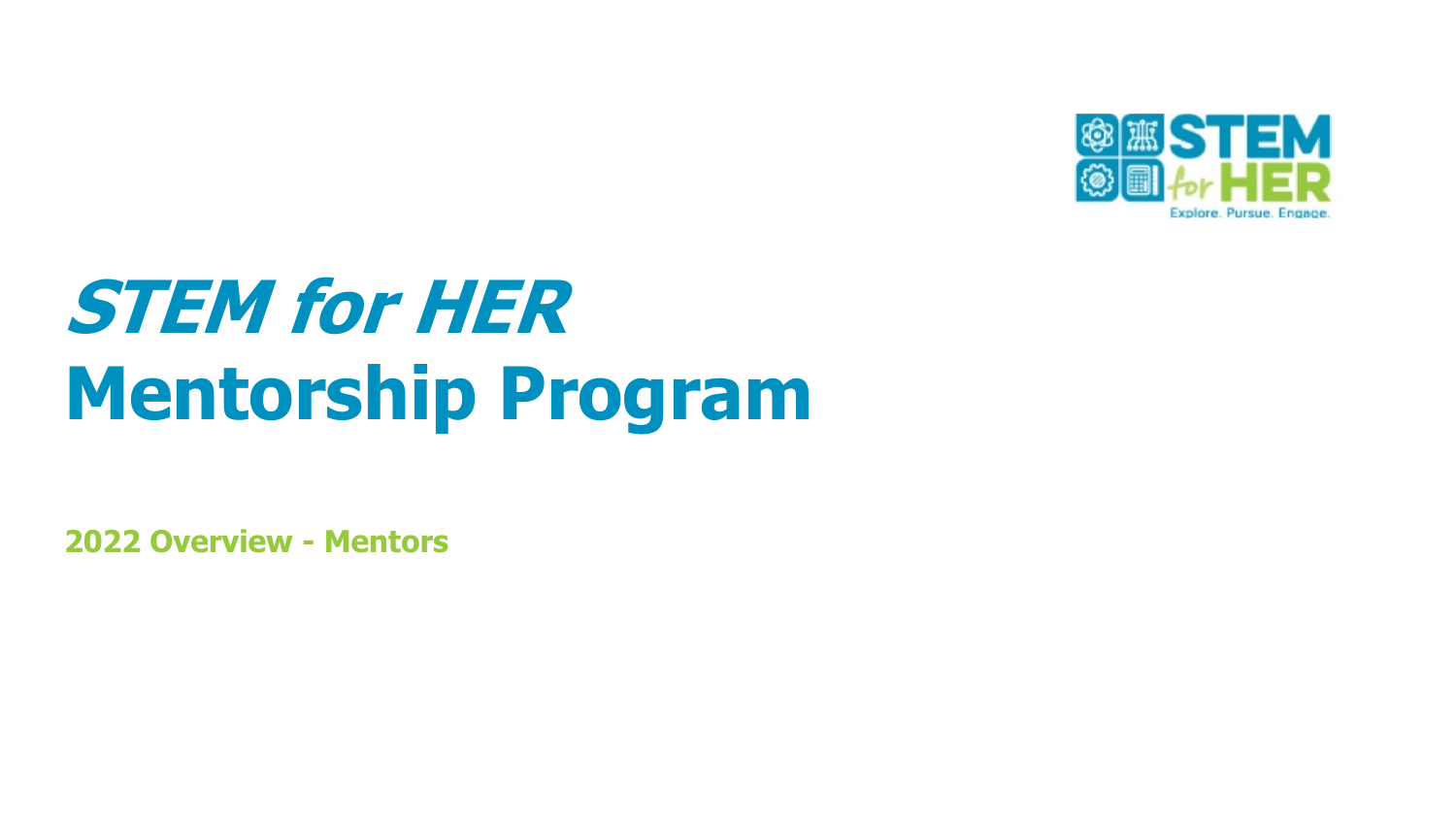### **Mentor Expectations**

*Welcome! We are thrilled that you have volunteered to be a mentor with STEM for Her.*

*The STEM for Her mission is to create awareness, excitement and opportunities among girls and young women to launch successful STEM-related careers.* 

*Mentorship is a critical component of that mission.* 

- Through regular coaching sessions, you will provide guidance to your mentee, allowing them to:
	- Explore new ideas
	- Think critically about the skills they have and the skills they want to attain
	- Be curious about the world and opportunities around them
- Benefits to being a mentor:
	- Give back to the next generation of women entering STEM-related careers
	- Assume a leadership position
	- Expand professional network to other participating mentors
- The details:
	- Pilot program: mid-March to first week of May 2022
	- Time commitment: Approximately two hours per month
	- Number of mentees: One freshman or sophomore college student 2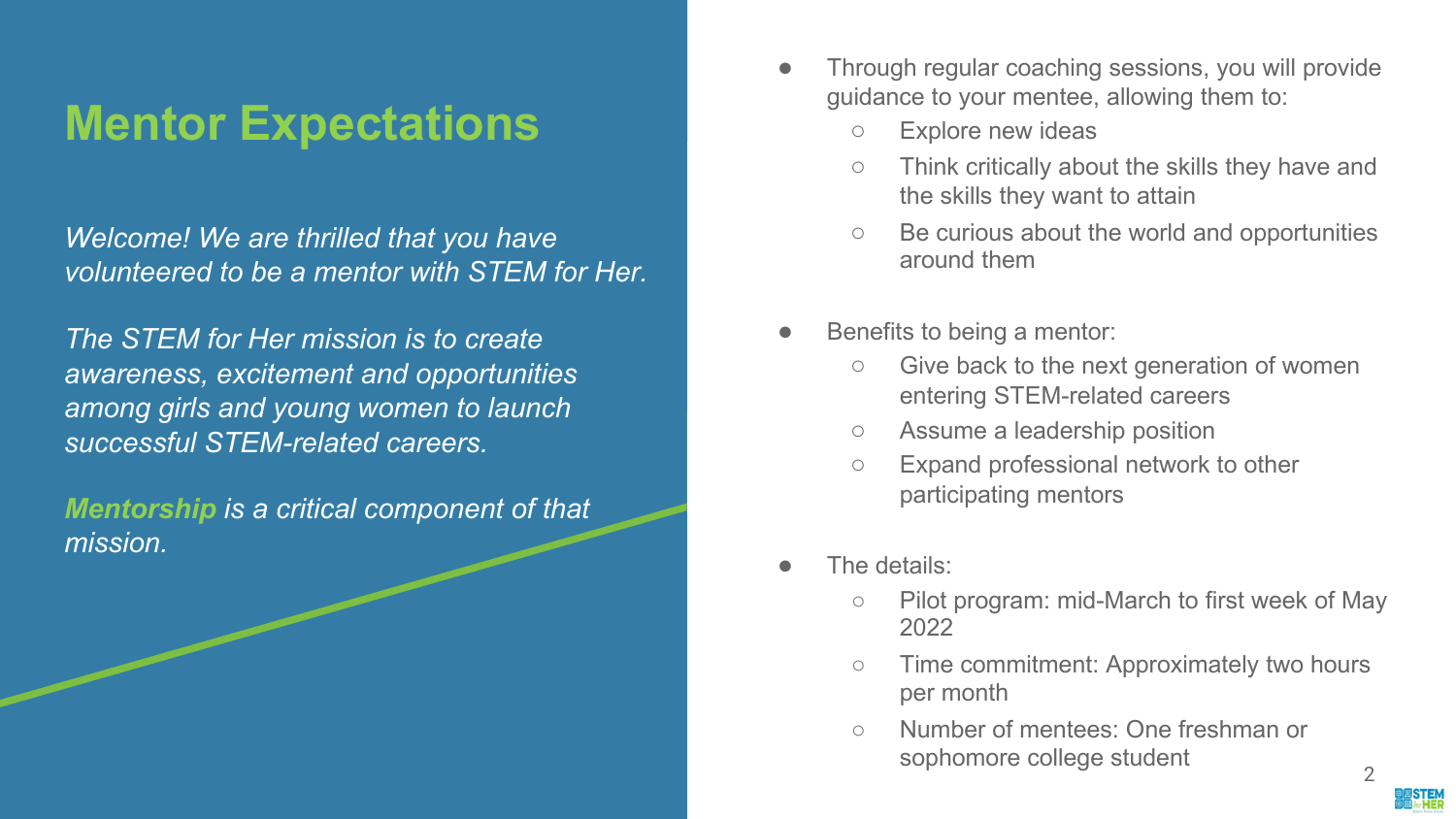### **Mentor Engagement**

*While mentees should schedule and drive the agenda of your meetings, it's up to you to meet her halfway.*

*To that end, the program requires a minimum level of engagement to which mentors must commit.*

- Required engagement
	- Meet with mentee individually twice per month
	- First meeting: Discuss mentee current interests and goals, provide feedback and help her finalize three goals for the program
	- Subsequent meetings: Advance those goals through discussion and assignments
	- Assignments can include reflection exercises, research on internship opportunities, introductions to your professional network (if appropriate), etc.
- Additional engagement:
	- Mentors may be asked to attend additional events and/or provide content to the program
	- All mentors will be required to attend a training session led by program leadership during the first week of the program
	- All mentors will be required to attend one virtual social networking event with all mentees and mentors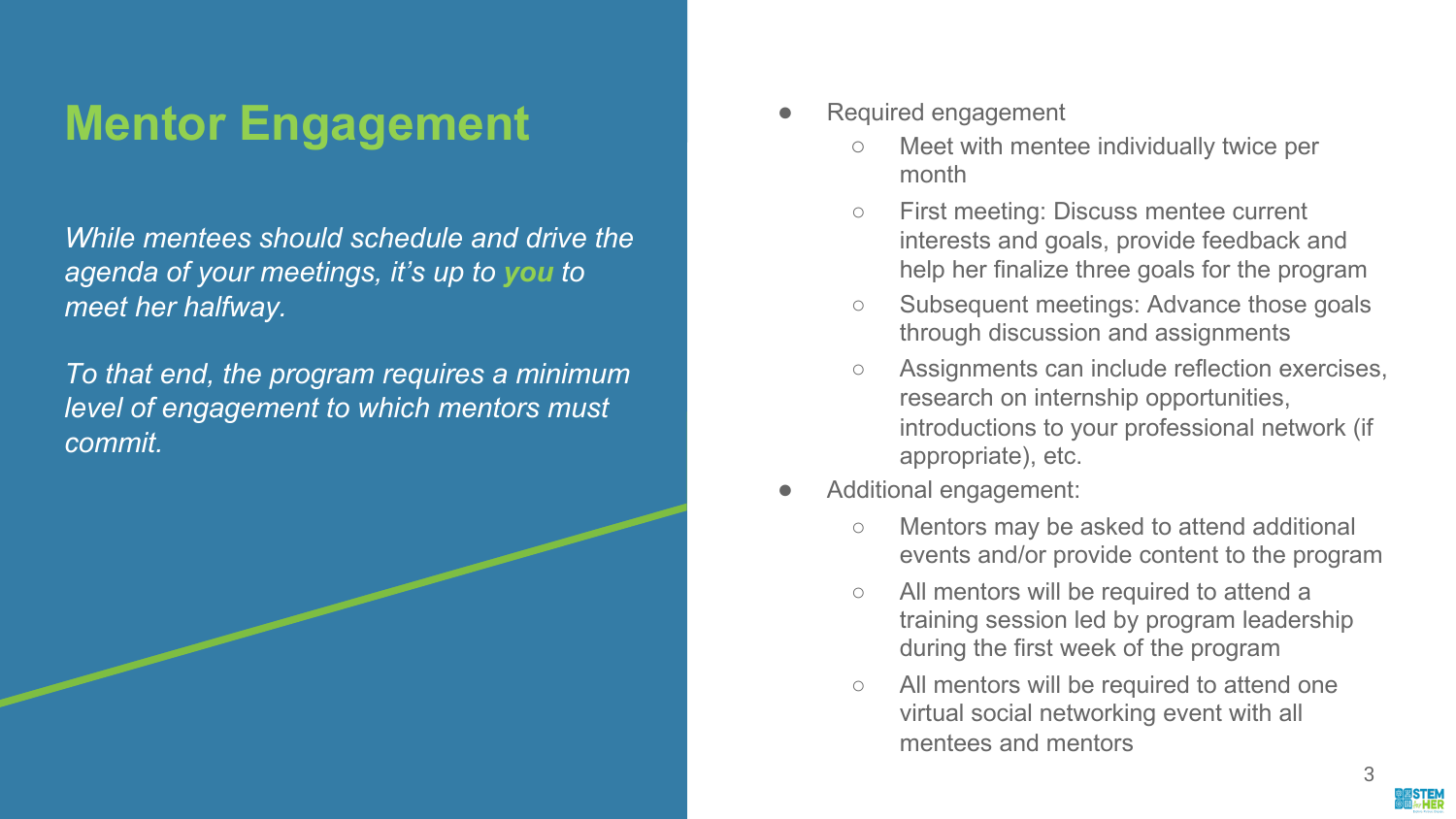## **Mentor Engagement Agreement**

When you agree to participate in the *STEM for Her* Mentorship program, you agree to the following:

**Commit to your mentee.** Mentees should be scheduling regular meetings with you and are expected to drive the relationship. That being said, you must meet them halfway. You should provide guidance, feedback and assignments to help the mentee reach their program goals. You may introduce your mentee to individuals in your network if appropriate.

**Commit to the entirety of the program.** If you cannot commit to the full session and required meetings with your mentee, please do not apply for the program.

**Escalate.** If at any time your mentee is not engaged, skipping sessions or showing other signs of disinterest, please escalate immediately to program leadership. We will work with you and the mentee individually resolve.

**Leverage other mentors.** We will provide you with the contact information of other mentors who have agreed to share it. You may network as a group, brainstorm ideas and share best practices related to working with mentees.

**Ask questions.** If at any point you have a question related to program logistics, your mentee or otherwise, please contact program leadership.

4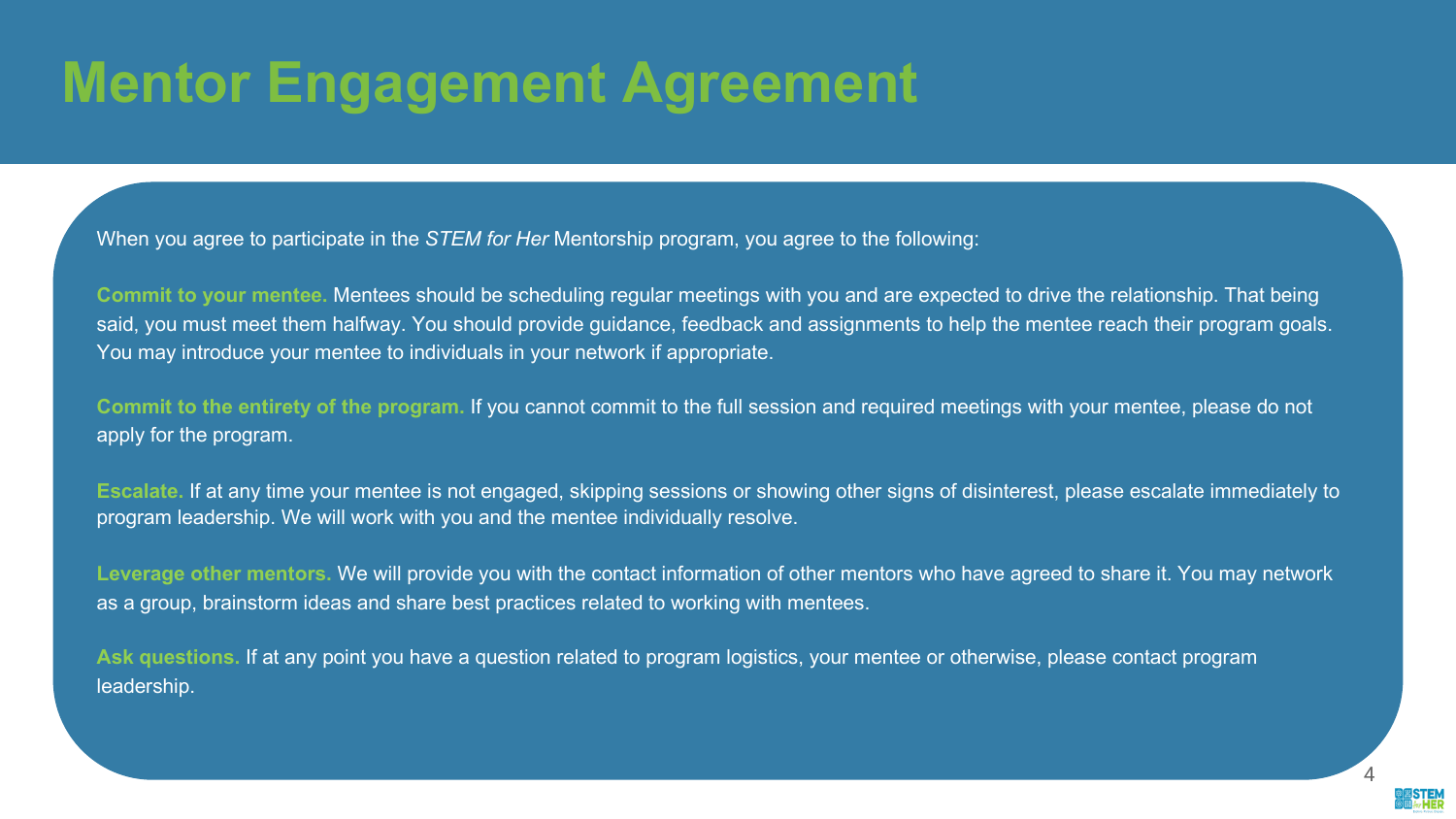# **Mentor FAQs**

#### **How long is the program?**

The pilot program is from mid-March to the first week of May 2022. The program will re-launch with a larger cohort in September 2022.

#### **How many mentees will I be responsible for?**

Initially, we will only pair you with one mentee. If you choose to participate beyond the pilot, you may have up to three mentees at a time.

#### **How do I know who my mentee is?**

Program leadership will share your mentee with you during the first week of the program.

#### **How do I initially engage with my mentee?**

You will meet with your mentee for an initial meeting to discuss her current interests and goals for the program/relationship with you. You should provide feedback on those goals - are they actionable and measurable? Can they be achieved or advanced through the program? You should provide feedback during that meeting and help them define three goals for the program. Mentees will then submit their completed goals via survey to program leadership. At the end of the program, they will be asked whether they were able to achieve those goals.

#### **How do I engage with my mentee after the first meeting?**

You should meet with your mentee twice a month to discuss her goals and what she is doing to achieve them by the end of the program. You can assign them reflections and/or research as part of that process. If appropriate, you can introduce your mentee to someone in your network.

5